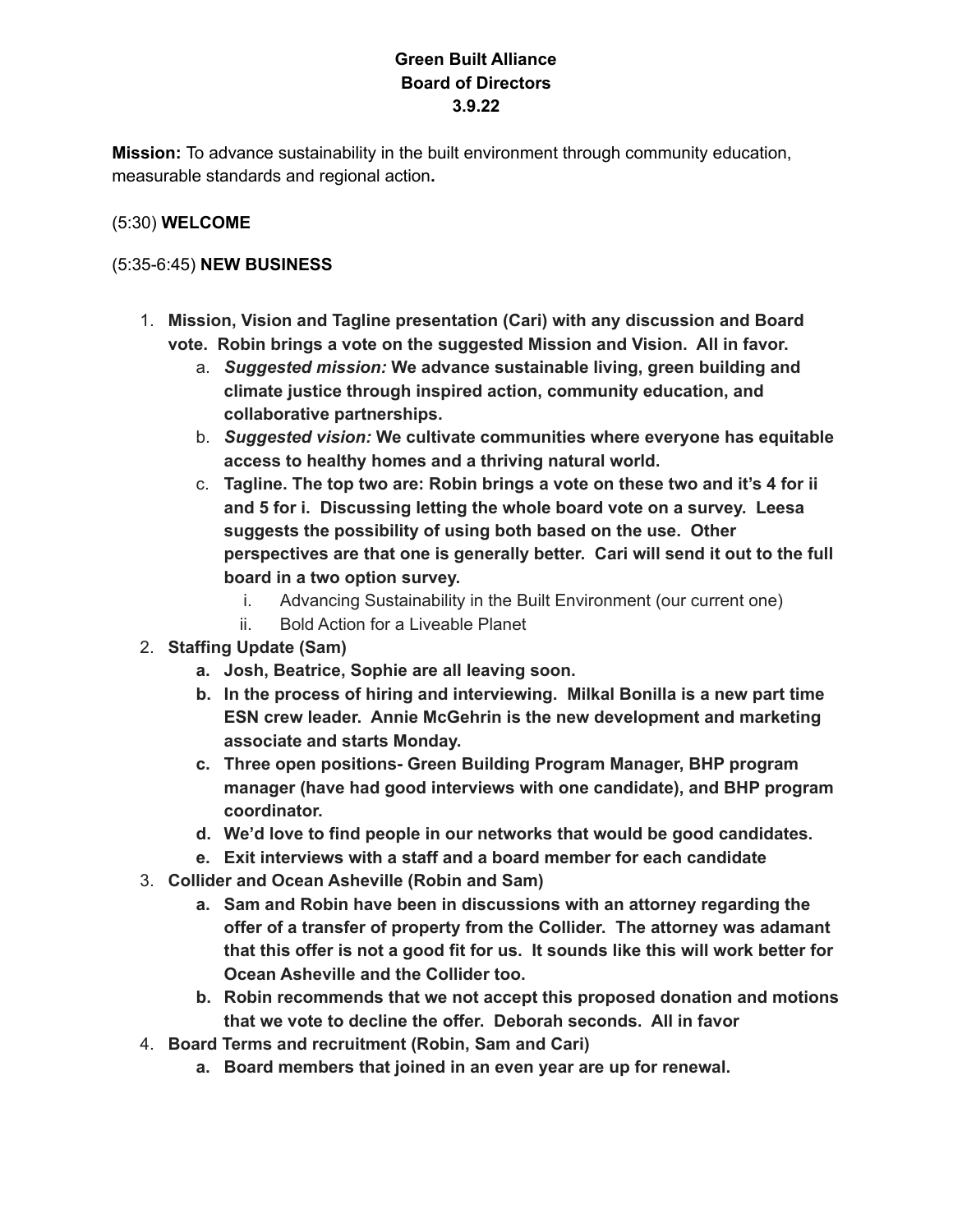- **b. Raymond, Alesha, Susanah and Paul are rolling off. Deborah, Ben, Jamie and Robin are up for re-election. Robin is good to stay on. We need to confirm with Ben, Deborah and Jamie.**
- **c. We need to decide how many board members we want to keep.**
- **d. Dan Clere is a possible candidate. Jason Israel from Pisgah Roofing is a new member and Leadership Circle Member. Collider connections? Jeff Hicks of Fern Leaf? NEMAC? Don Nicholson/ Nicholson and Sun, Amber Weaver formerly of the City, NAACP, Poor People's Campaign. Please think about possible candidates- attorneys, climate people, diversity, other good candidates. Possibly send out a notice to our membership.**

# (6:45-7) **CONSENT AGENDA. All in favor of accepting the consent agenda as is.**

- Approval of Treasurer's Report for February 2022
- Green Built Homes: In February there were 9 homes certified. In total there are 2473 certified, 58 Net Zero homes and 312 homes registered. 132 Single family homes certified in 2021 (2020 was 120) and 431 MF units certified in 2021.
- Membership: At the beginning of March we have 290 current members. Last year at this time we had 255, so we are higher this year.
- Appalachian Offsets: We are funding a 10kW system on the St. Paul Educational building on Burton Street. The potential PV project for United Way is developing. The size of the system is still TBD. It appears that a large part of the system will be donated by Blue Ridge Power (formerly Pinegate).
- BHP Neighbor to Neighbor campaign- We have released the RFP to hire a solar installer to partner with on this campaign. We will have between \$125,000 and \$250,000 for this project. Submission are due March 15th.
- ESN Heating Repair and Replacement Program- We have released an RFP to hire a heating contractor to partner with on this project to provide free heating system upgrades for ESN clients. We have between \$100-\$200k for this project. Submissions are due March 11th.
- There will be some funding for a local nonprofit PV system. Our best guess at this point is \$60k. We have narrowed it down to 2 organizations.
- BHP Community Council- There has been much discussion about the proposed NCUC net metering rules. The March 8th meeting will determine this body's course of action, if any. Sam wants to come up with a filter or method of deciding what public initiatives/ political policies that we will offer a public opinion on (advocacy policy).
- ESN Low Income Weatherization- We have hired Mikal Bonilla as a ESN Crew Leader. We are on track to meet our ESN goals for this quarter. United Community Development is back in the field doing projects.
- Most staff are working most of the time from home. However, there is some activity in the office.
- Staff Evaluations: Sam is in the process of doing annual evaluations for Amber and Steffi.